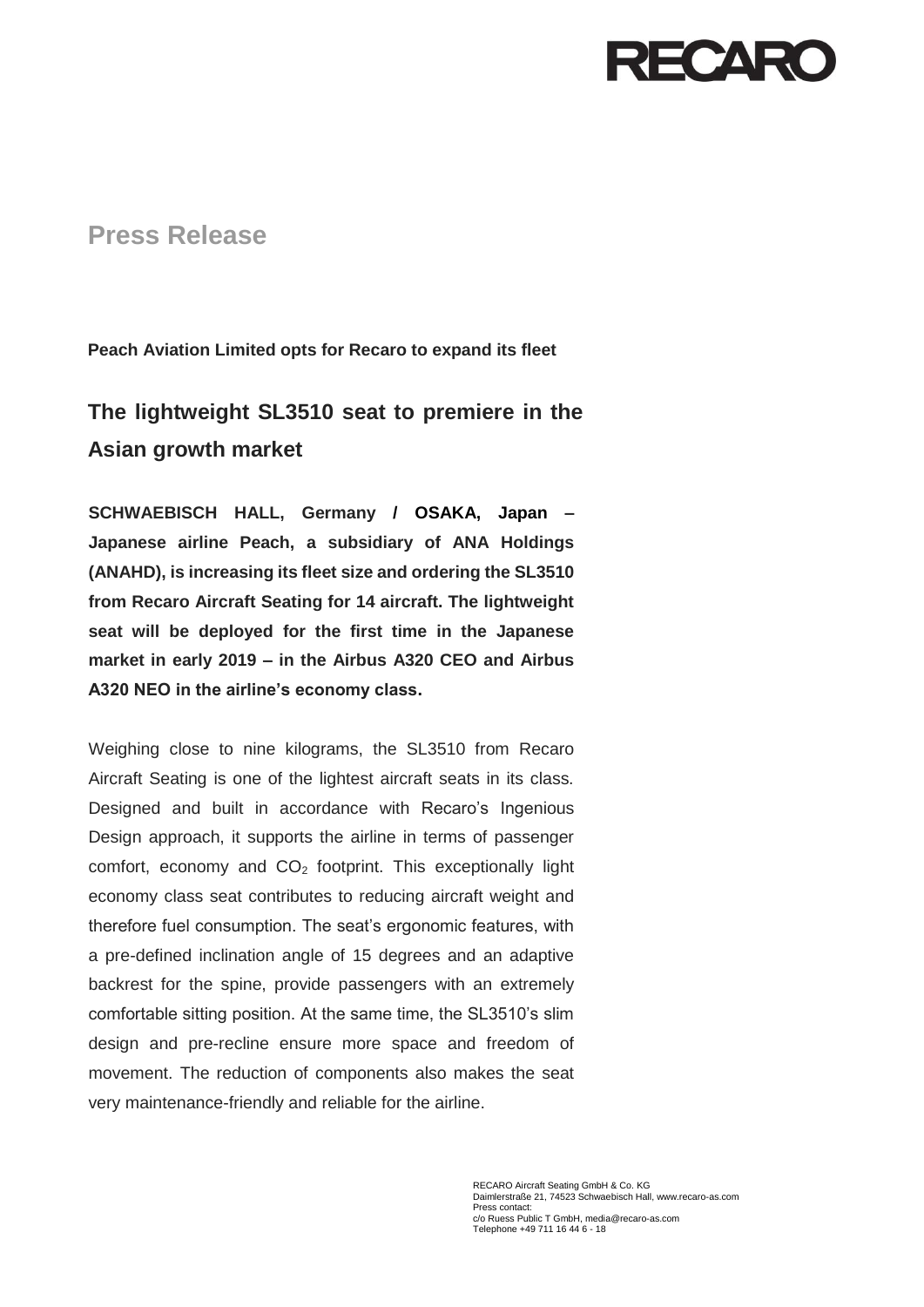

Page 2 of 5

"After a profound evaluation, our young team has decided to select the RECARO SL3510 for its impressively low weight, its design and comfort. Combined with the quality and performance Recaro is known for, it is the right product for our new aircraft, for our destinations and our customers," says Shinichi Inoue, Chief Executive Officer and Representative Director of Peach Aviation Limited.

Headquartered in Osaka, Peach currently operates 20 Airbus aircraft with 15 national and 14 international routes in Southeast and North Asia. The airline, which was founded in 2011, has a total passenger volume of more than 20 million and positions itself as a "Bridge for Asia".

"We are pleased that our proven, sturdy SL3510 seat will soon be flying for the first time in the Japanese market with Peach Aviation. The fact that over 125,000 seats of this model have been sold worldwide confirms its significant benefits in terms of economy and reliability. At the same time, passengers can always look forward to experiencing a pleasant flight in this lightweight seat," says Mark Hiller, Chief Executive Officer and Shareholder of Recaro Aircraft Seating.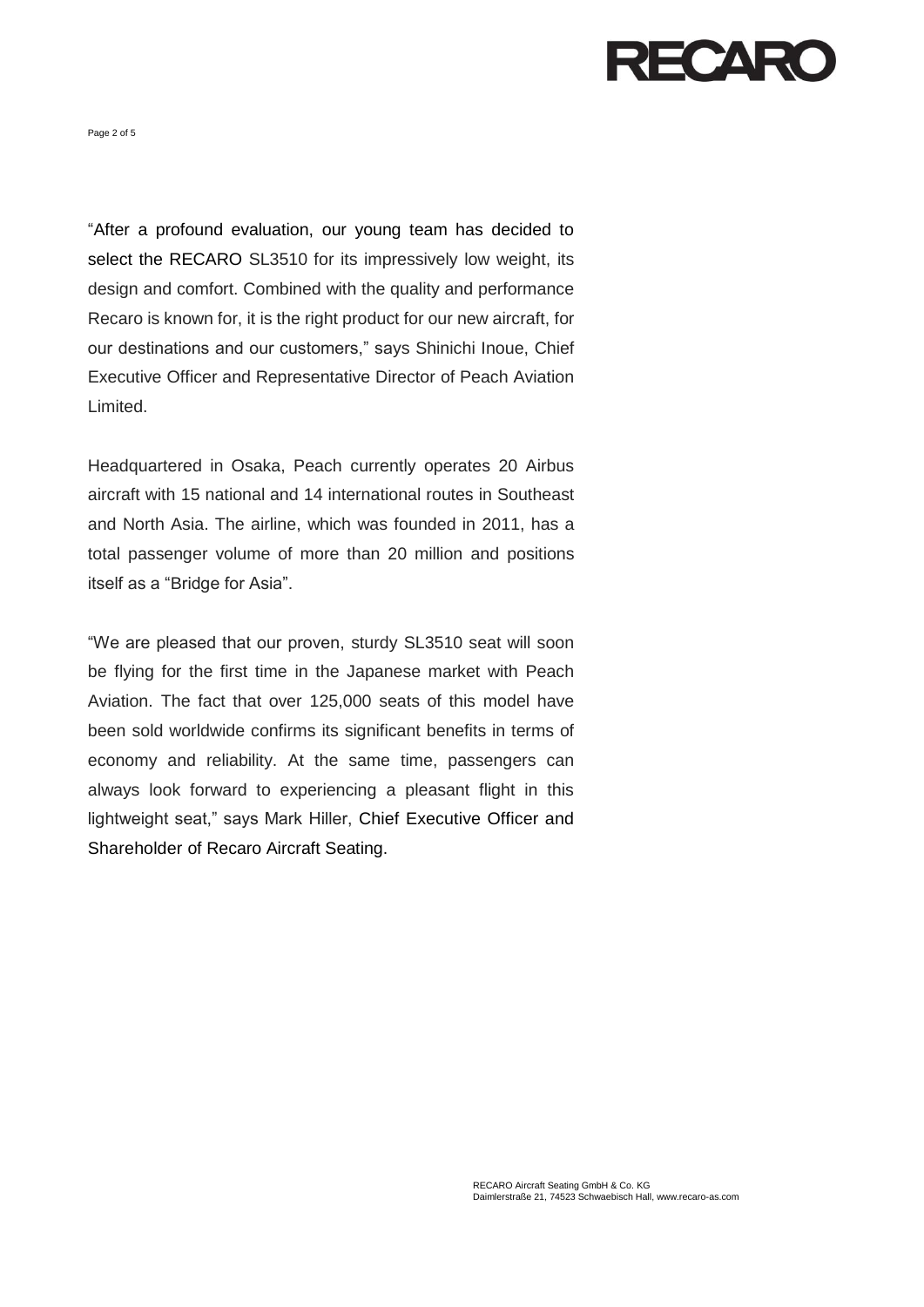

Page 3 of 5



## *© Recaro Aircraft Seating*

f.l.t.r.

Yuko Sakaguchi, Manager of Cabin Crew, Peach Aviation Yuna Morikawa, Branding Team, Peach Aviation Dr. Mark Hiller, CEO and Shareholder, Recaro Aircraft Seating Akina Nakamure, Manager of Cabin Crew, Peach Aviation Irene Tan, General Manager Asia Pacific, Recaro Aircraft Seating René Lux, Vice President Sales & Customer Service Asia Pacific, Recaro Aircraft Seating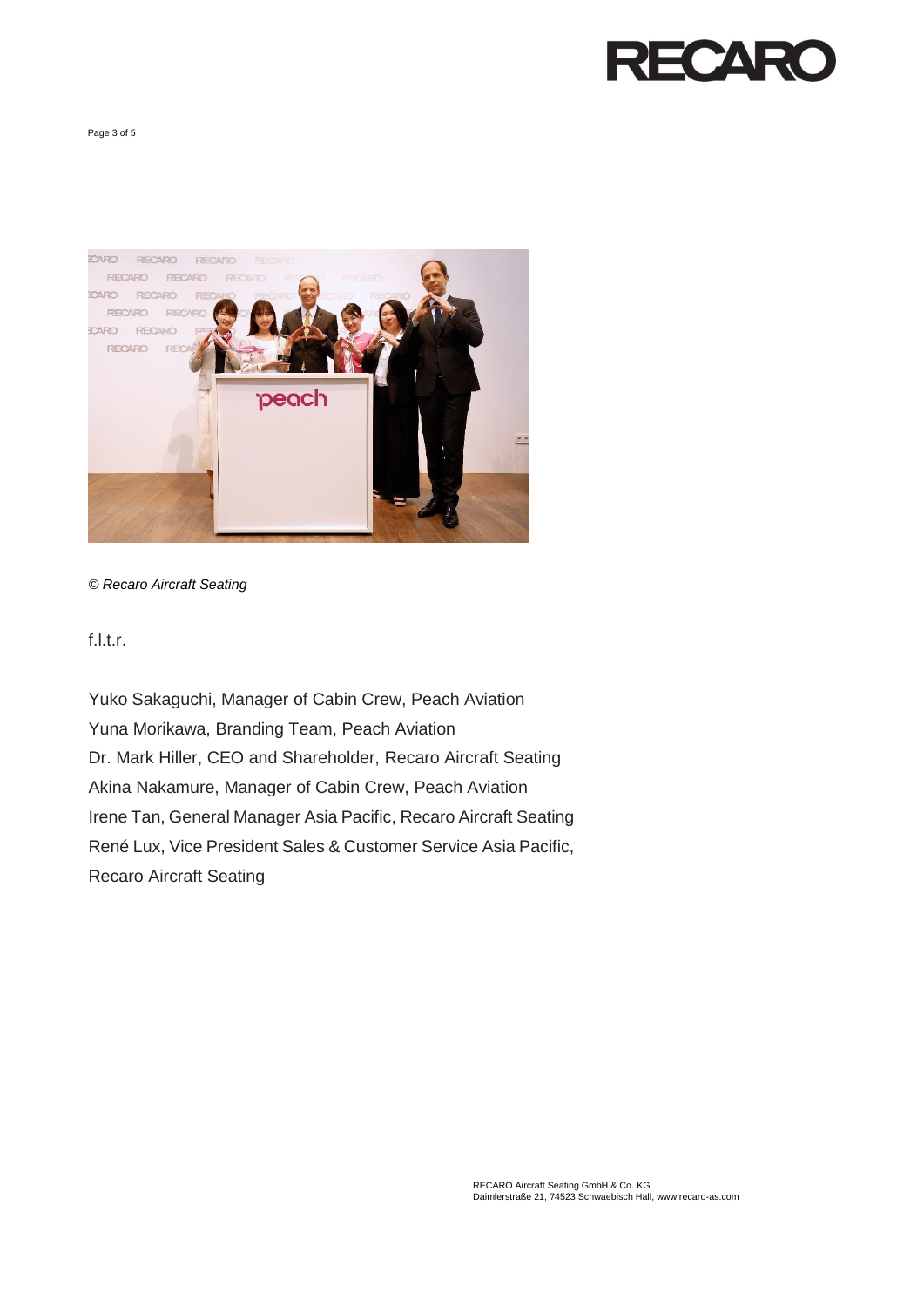

Page 4 of 5



*© Recaro Aircraft Seating*

Recaro's lightweight SL3510 aircraft seat offers Peach Aviation passengers the best possible economy class travel comfort.